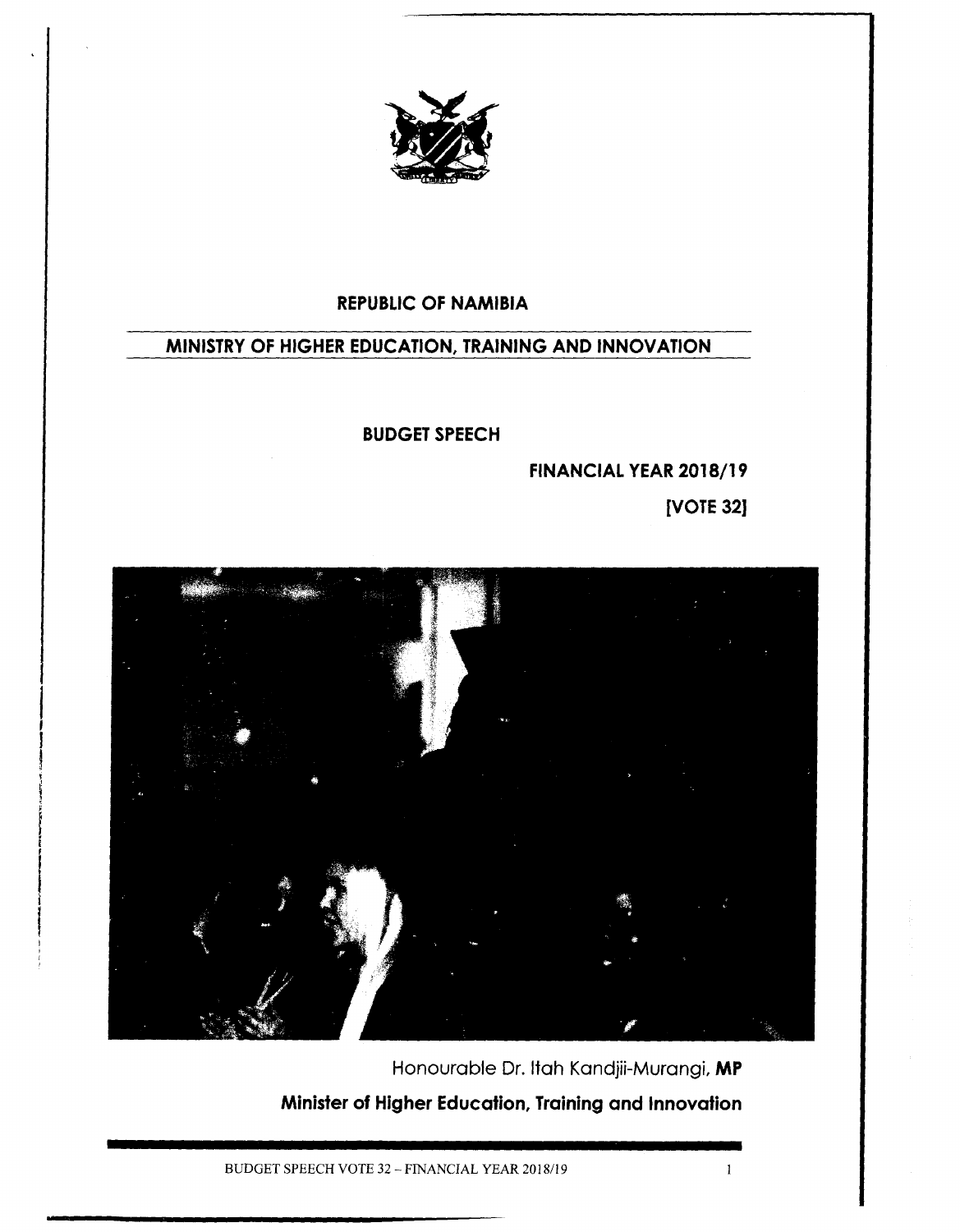#### **Honourable Chairperson of the Whole House Committee, Honourable Members,**

It is an honor to rise in this August House to motivate the budget request for vote 32, Ministry of Higher Education Training and Innovation (MHETI), for the 2018/ 2019 financial year. At this point, I wish to recognize and commend the efforts of the Minister of Finance and his Deputy for drawing up this budget, under the prevailing economic hardships.

Notwithstanding the current challenges, the GRN remains the primary provider of basic goods and services to the public, and the main protector of the citizens' rights. This commitment is entrenched in Chapter 3 of the Namibian Constitution and further encapsulated in the many programs of the Executive, Legislature and the Judiciary.

Contemporary education literature and research point to some generic objects of National Education Systems, the world over, as being to,:

i) Provide quality education that is transformative and linked to the immediate labor market(s);

ii) Uphold set education standards of each phase of formal education;

iii) Empower with requisite knowledge, competences, skills and attitude to engender growth and sustainable development;

iv) Cultivate a sense of citizenship that invokes a passion to actively contribute to the betterment of humanity; and

v). Instill the realization that lifelong learning is mandatory for quality life.

Efforts are ongoing under MHETI to align the two streams of tertiary education: TVET and Academic Education.

In line with it's mandate, MHETI wishes to highlight the following achievements in the past financial year (2017/18):

- Allocation loans and grants to 34,849 beneficiaries to pursue tertiary education at local and foreign institutions;
- Increased enrolment number of VET trainees in the system from 28,571 in 2016/17 to 32,120 in 2017/18:
- Increased number of tertiary institutions graduates from 5,042 in 2016/17 to 6,258in 2017/18; and

**Honourable Chairperson Honourable Members,**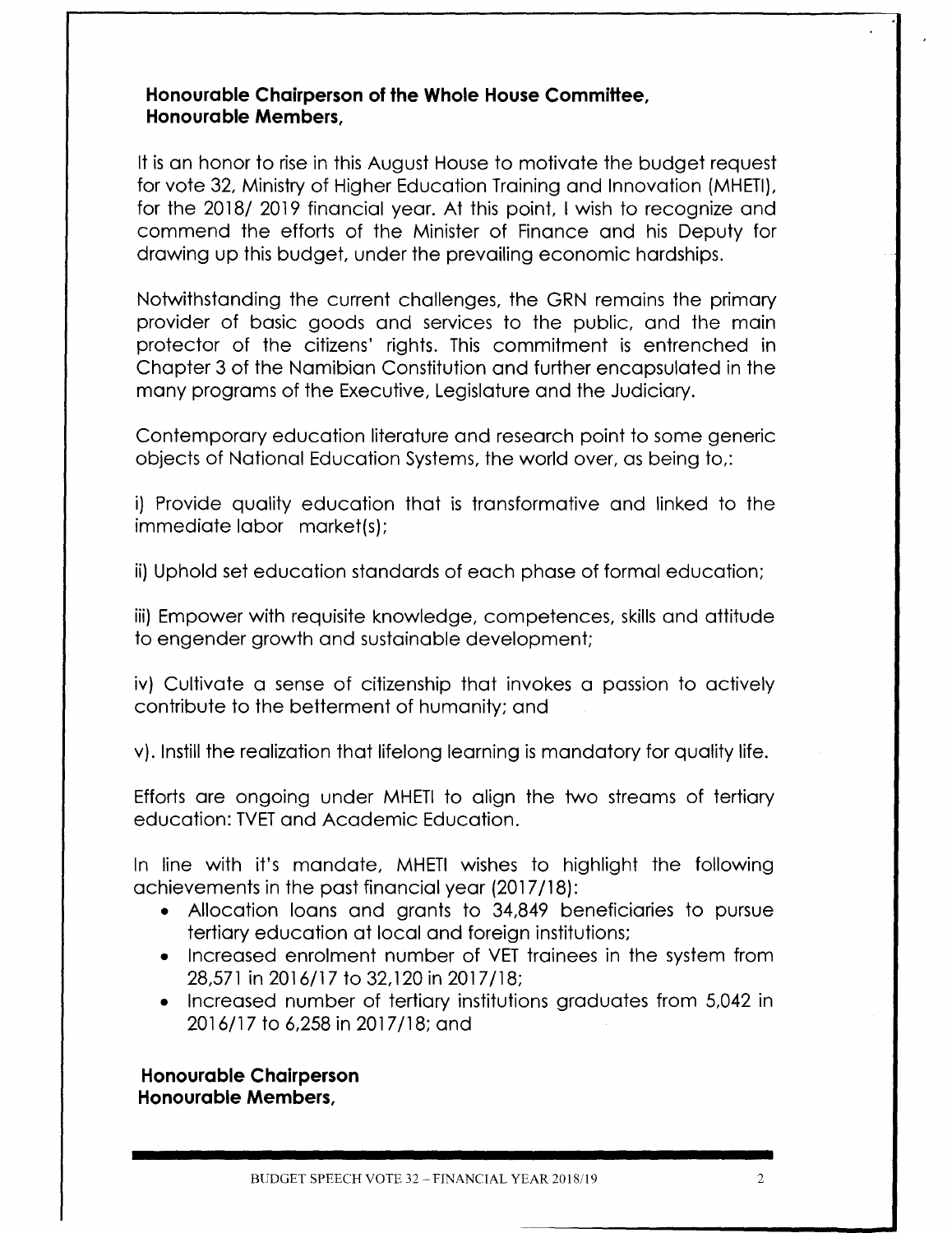Premised on the outcomes of the situational analysis, a Strategic Plan (2017- 2021) has been developed. ThisStrategic Plan provides direction and strategic choices to the higher education, training and innovation sub-sectors over the next five years. In line with Vision 2030, Harambee Prosperity Plan and NDP5, the Ministry's Strategic Plan focuses on, but not limited to, the following strategic goals, **to:**

- **i)** Align and better **articulate** tertiary education levels;
- **ii)** Expand **access** to tertiary education and thereby minimize the plight of Grade 10 and 12 school leavers;
- **iii)** Consolidate and upgrade the **TVET Instructors' Unit** at NUST into a fully - fledged Faculty of TVET Education for quality pre-and in-service instructors' education and training;
- iv) Review ACTS of the Public Enterprises under MHETI to reduce duplications and improve the governance of the ministry's public enterprises;
- **v)** Narrow the gap between tertiary education course offerings and industry demands, through actively engaging industry in programme development and apprenticeship programmes;
- **vi)** Identify, nurture and **develop business-oriented students** through provision of practical entrepreneurship education and training, aiming at mainly mind-set change;

**vii)** Strengthen Namibia's research capacity and stimulate innovation; and,

**viii)** Modernize tertiary education, by integrating technology and creativity in education and training to optimize benefits to students, communities and the nation at large.

In the next five years, MHETI under the **Higher Education** pillar aims to establish and maintain a quality and responsive tertiary education that ensures equitable access and funding, to meet the demands of making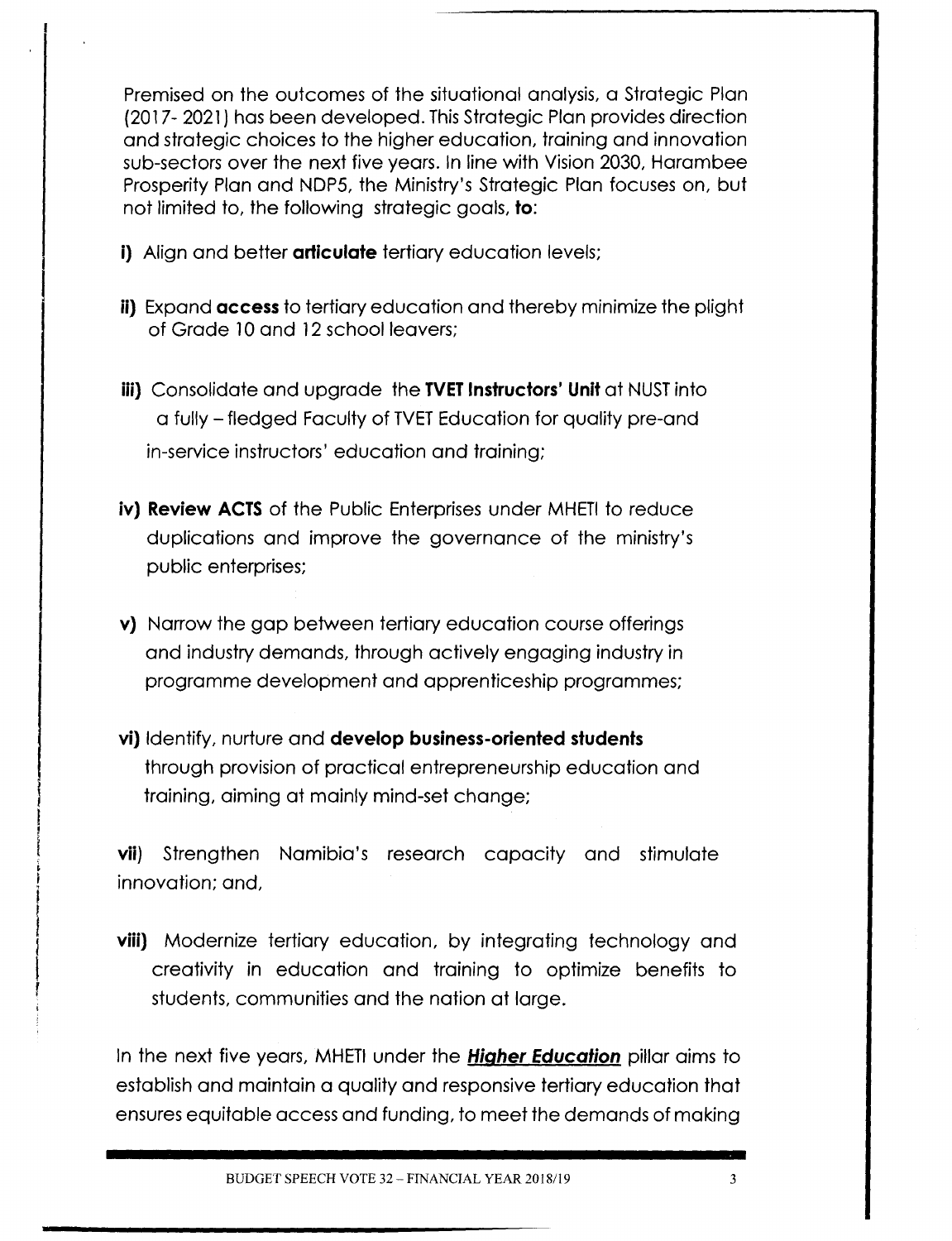Namibia a knowledge- based economy. Also, efforts are underway to effect programs' audit and streamlining academic program offerings, with a view to reducing unnecessary costly duplications at public university level. This means, going forward, the introduction of new (academic) campuses, centers, faculties and or programs by the two public universities would be preceded by proper and adequate consultations with the MHETI, prior to commencement of any such new academic venture.

Under the **TVET pillar,** the immediate focus of MHETIand NTA is to transform and expand the TVET system to the regions. There is a major imperative of integrating the different TVET curricula in Namibia into a one properly benchmarked, comprehensive quality National TVET System, with clear standards on TVET Instructor Education; TVET entry requirements; Instruction materials development; progression through TVET Levels, Examinations and Assessment System and TVET qualifications and certification. A TVET standards setting, enforcement and TVET / Industry research center, under the Ministry, will be established in the third part of 2018.

While with the *Innovation pillar*, MHETI seeks to:

- a) Align Science, Technology & Innovation (STI) policies and strengthen linkages between public and private sectors; and
- b) Increase stakeholders participation in STI programmes.

#### **Honourable Speaker, Honourable Members,**

Higher Education, Training and Innovation constitute one of the key cornerstones of realizing the goals of Vision 2030 and Harambee Prosperity Plan, which is to transform Namibia into a knowledge-based nation and this hinges on the availability of:

- High level technical and professional human capital within our higher education sector;
- A vibrant National Systemof Innovation, underpinned by strong technological, research and scientific capacities to propel industrialization, and
- A broad base of highly skilled and experienced artisans, technicians, technologists and engineers to run industry operations.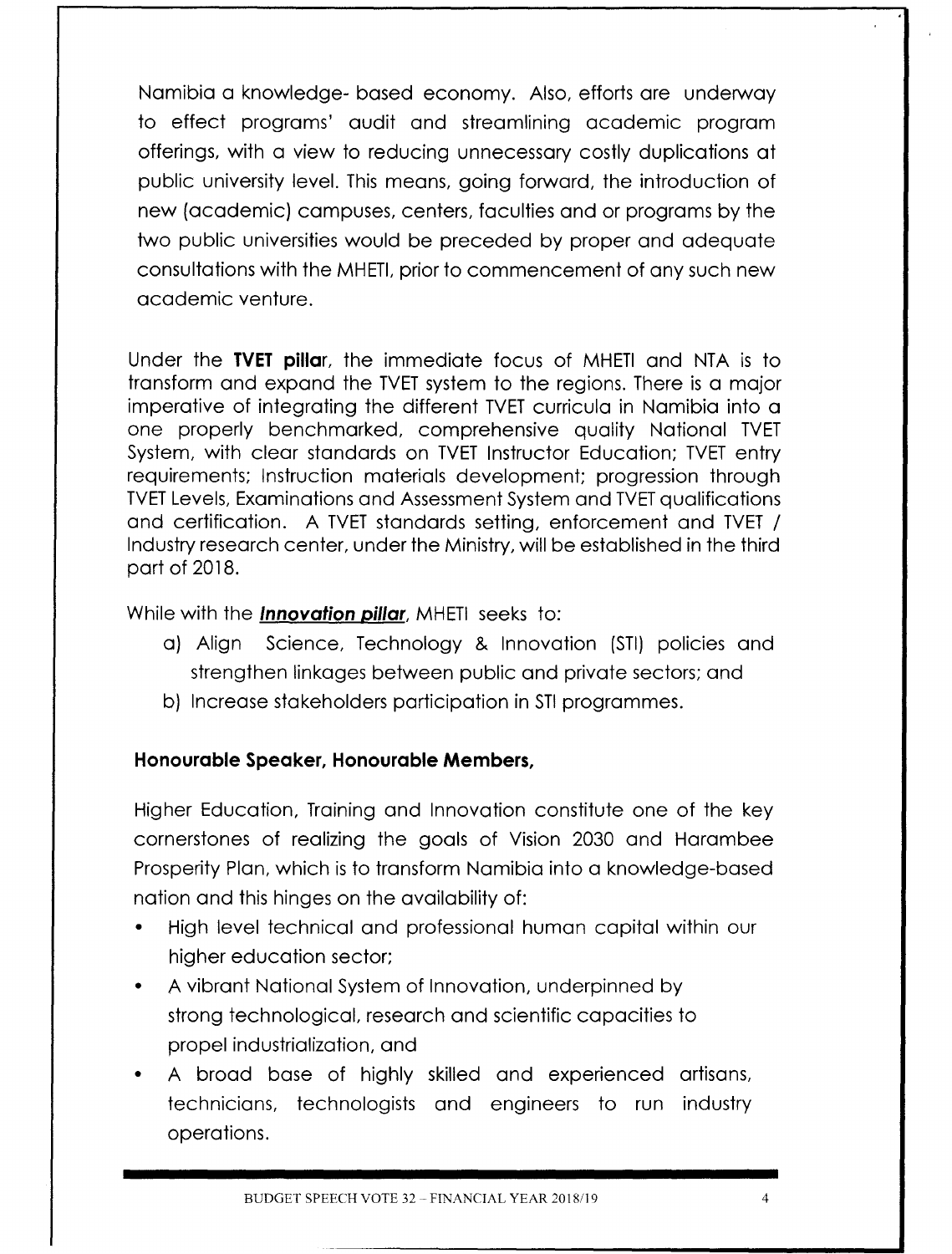In keeping with itsmandate of educating, training and equitably funding eligible Namibians to achieve the set national goals as outlined in the strategic documents (Vision 2030, NDP 5 and HPP), MHETI wishes to highlights the following achievements for the past financial year.

#### **PROGRAMME 1: COORDINATION AND SUPPORTSERVICES**

This programme focuses on providing policy direction and developing national strategy for the Ministryas well as for its administration.

During this financial year, the Ministry will increase its monitoring and evaluation aspects to ensure that tasks are executed with a greater sense of urgency.

The requested funding of **Twenty Nine Million Four Hundred and Forty One Thousand (N\$29,411,OOO)** is requested to support the Ministry's Programme #1 activities.

### **PROGRAMME 2: HIGHER EDUCATION**

The higher education programme's core focus, is to provide affordable and equitable, quality higher education through teaching, research and advisory services, all which are responsive to national development needs. Under the pillar of higher education, it is worth noting that the following key achievements were accomplished in the year under review:

- **i)** The total enrolment at our two public universities (UNAM and NUST), during the 2017academic year, stood at 35,820students. At UNAM, the number of enrolled students was 25,684 while at NUST the number of enrolled students was 11,230. Forthe 2018 academic year, UNAM enrolled 26,645 students while NUST registered 11,424 students.
	- **ii)** In recognition of the critical role of international partnerships, the University of Namibia (UNAM) and the National Council for Higher Education (NCHE) co-hosted the Commonwealth Education Conference. The conference that was held in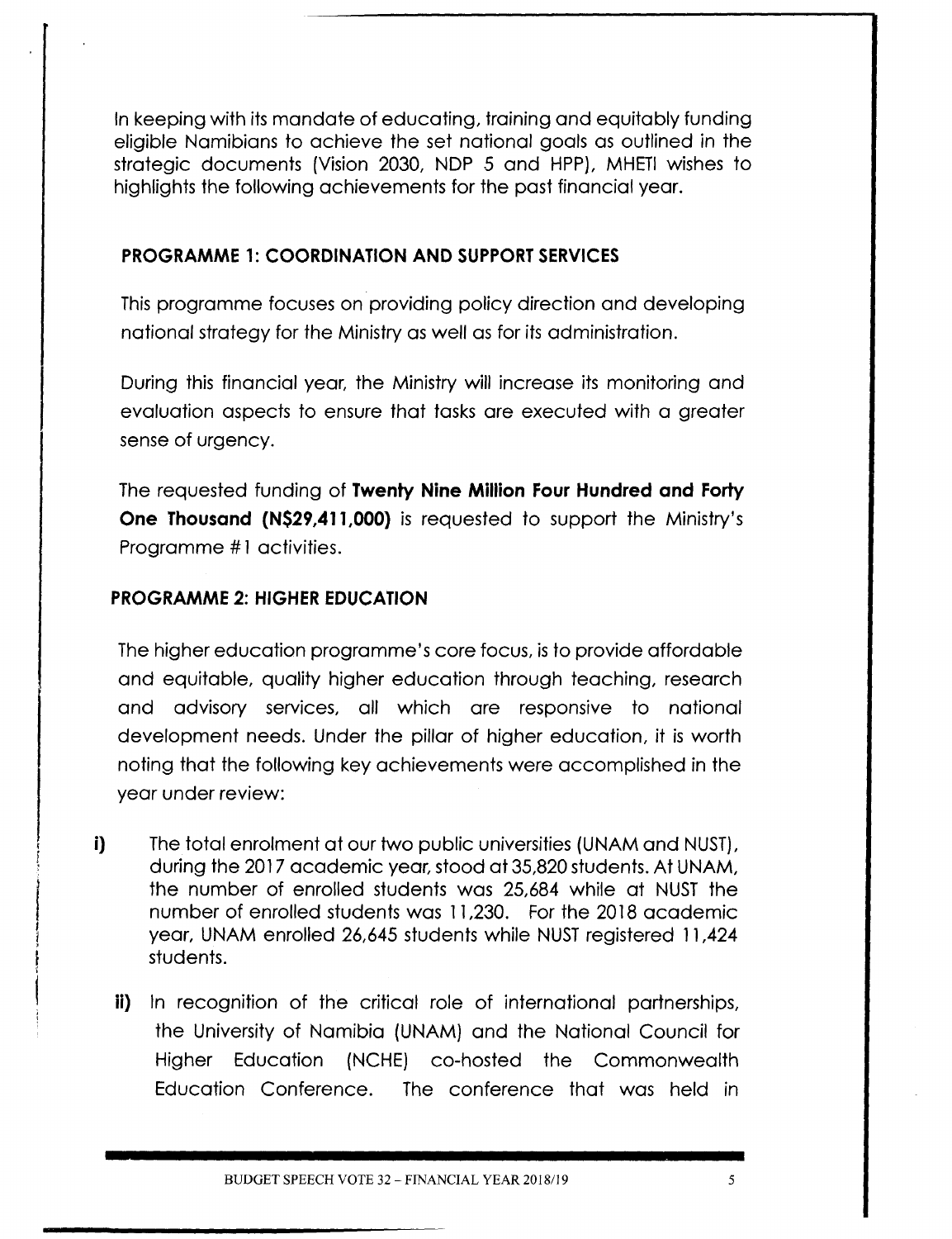September 2017, and was attended by international delegates, mainly from Europe and the African Region;

- **iv)** Furthermore, in our drive to ensure quality, a total of **20** programmes offered by the University of Namibia and Namibia University of Science and Technology were reviewed and bench marked for accreditation purpose with the help of experts from SADC and beyond;
	- **\_v)A** tracer study for graduates, who completed studies in 2012 and 2013 at UNAM, NUST and IUM, was finalized in the 2017/18 financial year. Most graduates (69 per cent) rated Course/Programme content "high" in terms of the usefulness of the study programme to their current employment. This observation suggests that the universities are offering useful programmes in terms of quality and content thus, enhancing employability of graduates. The majority of the graduates, 81 per cent were employed, and an additional 2 per cent, were self-employed at the time of the survey. This is 3 to 4 years after studies.Almost all employed graduates were working fulltime (92 per cent) or had permanent contracts (83 per cent). Although 17 per cent of the graduates in the survey indicated unemployed, about one third (28 per cent) where pursuing further studies. A high percentage of graduates (71 per cent) was working in areas that are appropriate to their education level and reported a close relationship between the field of study and the area of work.

In the 2018/19 financial year, the following activities will be conducted under the higher education programme:

- Review of the national quality assurance system in higher education;
- Undertaking of the employer survey to examine the degree to which training at higher education institutions is responsive to the labour market requirements; and
- Increase enrolment at the public universities; and
- Audit of academic programs at the two public universities

Despite the economic hardships faced by government, the MHTEI through the Namibia Student Financial Assistance Fund (NSFAF), will continue to commit to providing financial support to needy students.

In 2017/18, to enhance equity in accessing higher education, loans and grants were provided to **16 529** tertiary education students. The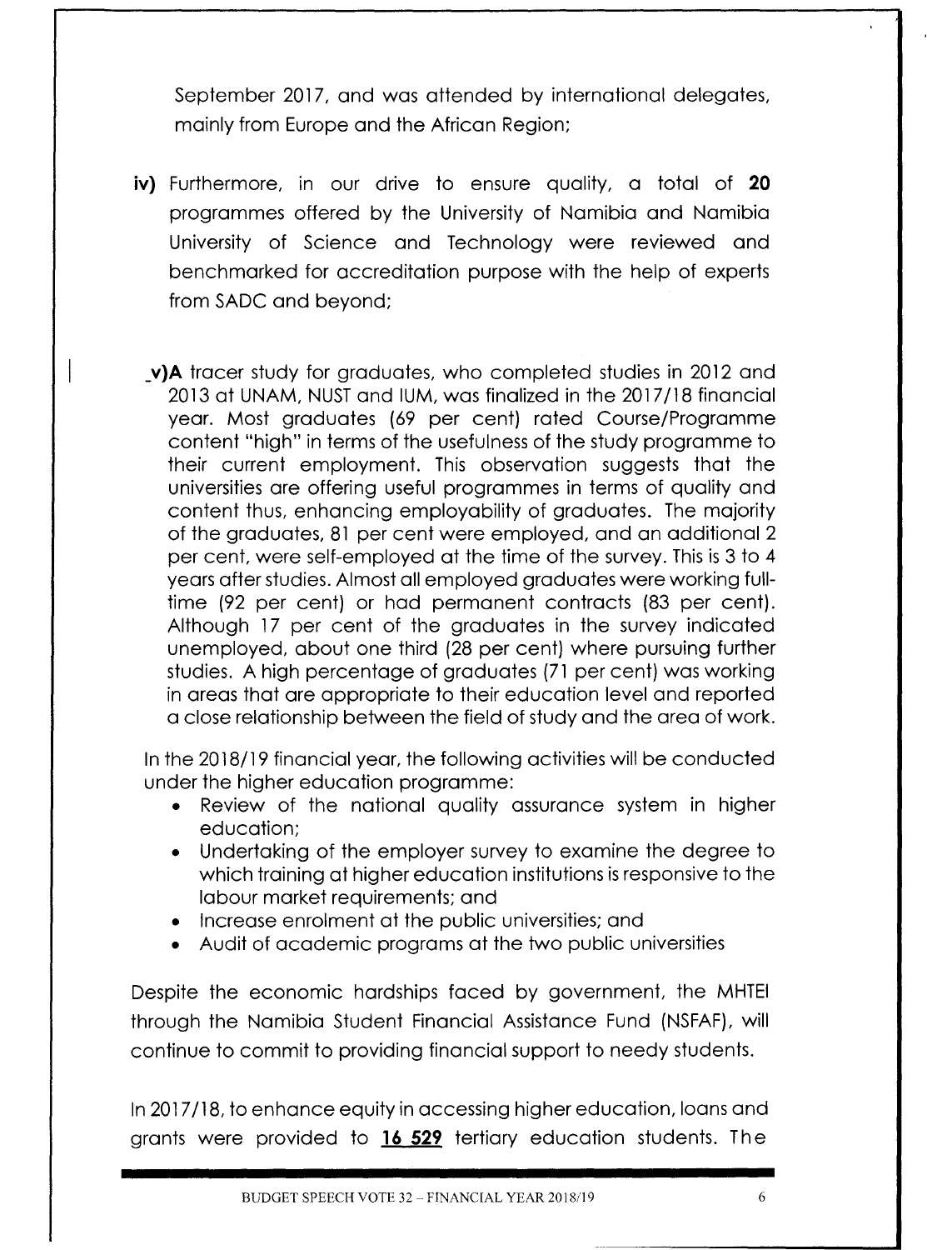breakdown is as follows: **4 683 TVET**trainees benefited from the loans/grants awarded, while **10685** under-graduate students at higher education institutions and **1161** post graduate students at tertiary institutions benefited.

It should be noted that this is in addition to the **19478** continuing students. This figure represents an increase of 18% compared to the 2016/17 financial year.

**Therefore, an amount of Three Billion, thirty nine million Eight Hundred and Ninety Eight Thousand Namibia Dollars (N\$3,039,898,000)** is requested for this programme

This translates to an allocation of :

- **i) Nine Hundred and Sixty Million Namibia Dollars (N\$960 000 000.00)** for the University of Namibia;
- **ii) Four Hundred and Twenty Two Thousand (N\$422 000.00)** of the Namibia National Student Organisation (NANSO);
- **iii) Six Hundred Million Namibia Dollars (N\$600 000 000.00)** for the Namibia Universityof Science and Technology; and
- **iv)** Namibian Students Financial Assistance Fund is allocated **One Billion Four Hundred and Fifty Million Namibia Dollars (N\$1,450,000,000.00).**

#### **Honourable Chairperson, Honourable Members,**

There is a steady reduction of direct subversions to the two public higher education institutions. And if it persists, it will severely erode Namibia's quality of university education. Our public universities are operating under heavy and severe financial constraints. This might lead to termination of critical programmes and reduction of new student intakes

Equally important, is for our public universities to be proactive and aggressive in exploring collaborative projects, joint research, and selfinitiated projects that add value and help to augment and diversify their revenue base. Legal and realistic strategies that do not interfere with the mandate of our public universities, should be explored and

**-**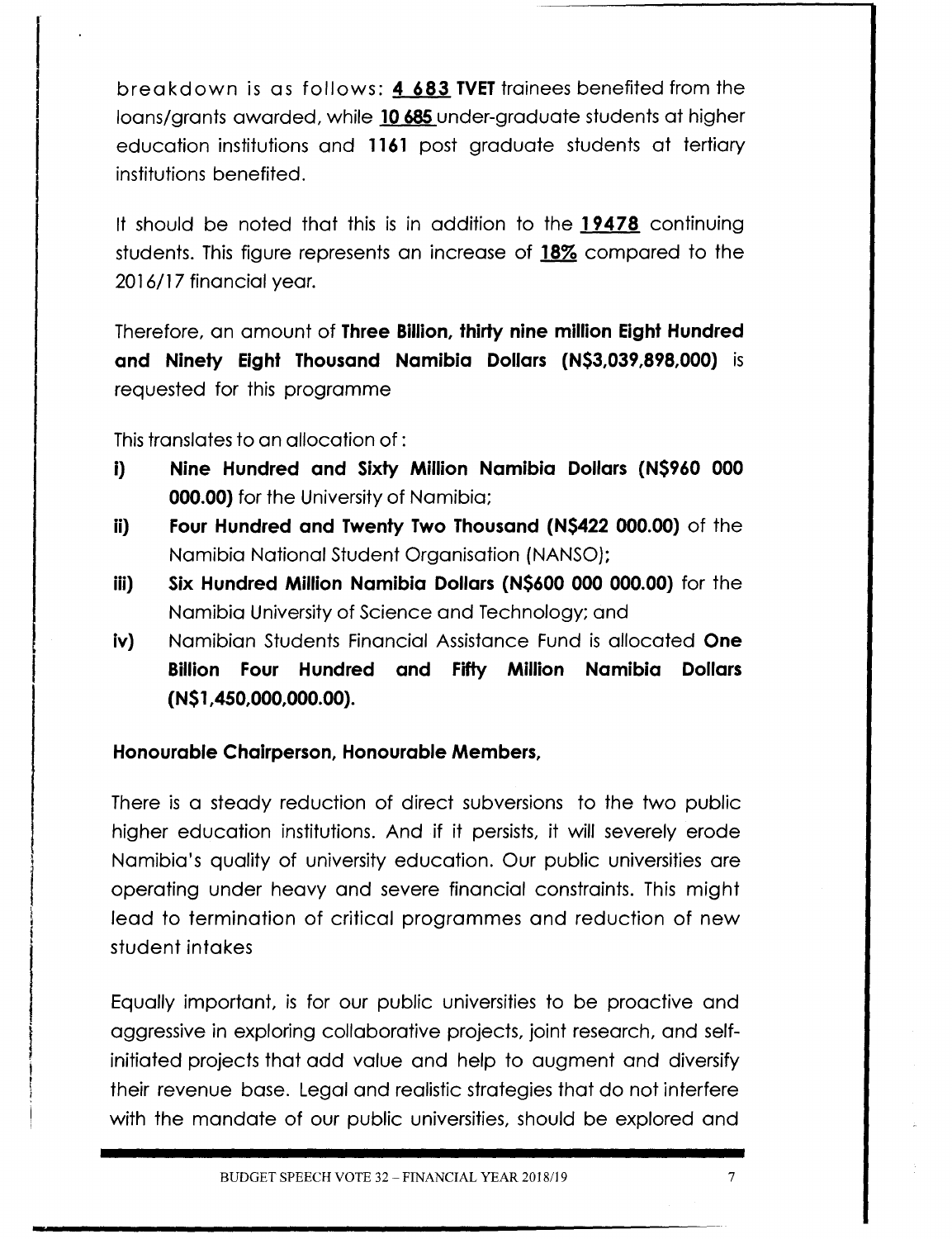agreed to by key stakeholders, to gradually reduce the over dependence of Higher Education Institutions on government subvention.

#### **PROGRAMME 3: VOCATIONAL EDUCATION AND TRAINING**

This programme seeks to establish and manage a demand-driven Technical, Vocational Education and Training (TVET) system. The key policy objective of this programme is to ensure access, quality and equity in the delivery of technical and vocational skills required for productive work and accelerated social and economic development. TVET is considered to be one of the key drivers of industrialization, and an effective tool for imparting employability skills to the youth. TVET is an important engine forjob creation and self-employment.

During the year under review, 2017/2018 the following accomplishments were realized under the TVET Sector:

#### **Increased TVET Enrolment:**

The Namibian Government's vision for the TVET sector, is one under which, aggressive investment is required in growing the local training market and freeing up more opportunities for quality training. It is a vision that appreciates the importance of quality TVET services as the most important possible driver of Namibia's economic growth. Enrolment in TVET is on the increase as more equitable and qualitytraining opportunities are being generated. In the previous financial year, altogether 24,937 trainees were enrolled for VET programmes at both public and private training institutions, countrywide. This figure now stands a **27,132** exceeding the enrolment target as articulated in the Harambee Prosperity Plan (HPP).

#### **• Capital Projects:**

Further traction has been gained in expanding the public vocational training centre footprint to all 14 regions. Ground-breaking ceremonies were staged for the construction of the Nkurenkuru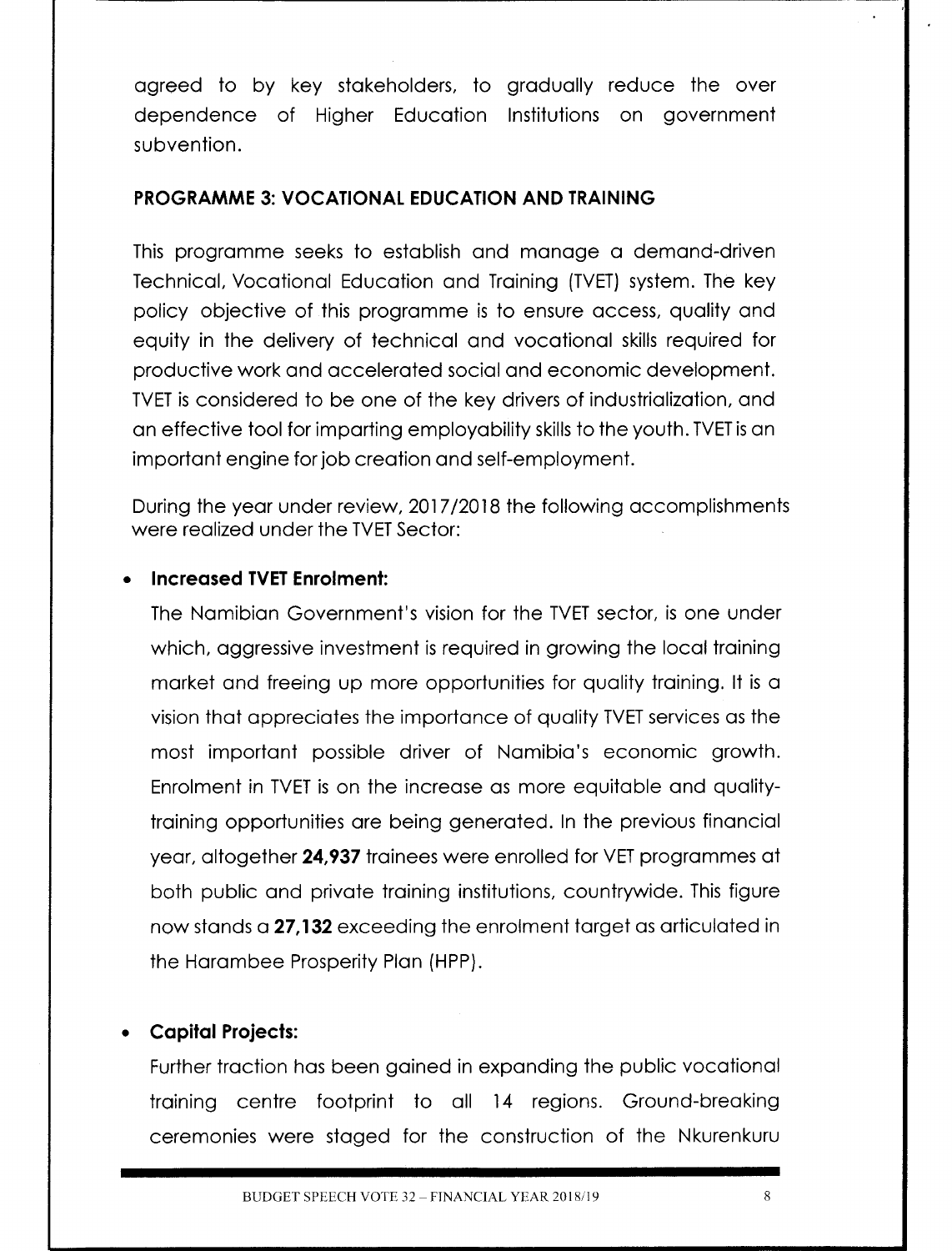Vocational Training Centre at Nkurenkuru in Kavango-West in October 2017, and for the construction of the Kunene Vocational Training Centre at Khorixas, in December 2017. Furthermore, plans are on track to break ground for the construction of the Omuthiya Vocational Training Centre in Oshikoto and the Keetmanshoop Vocational Training Centre in / /Kharas, in the next few months. Construction work to remodel existing infrastructure at the Kai//Ganaxab Training Centre (Mariental) into a fully-fledged public vocational training centre for the Hardap Region, is expected to commence in the 3rd quarter of the 2018/19 financial year.

#### **• Implementation of Recognition of Prior Learning (RPL):**

RPL assigns value to prior learning. Its important role in certifying competent, skilled and experienced technical and vocational practitioners is recognised and leveraged in the technical and vocational skills development objectives of the HPP, which had set a target of 2000 candidates to be certified during the first year of the HPP period. A total of **3,631** RPL assessment applications in 29 different occupational areas were received, of which altogether **1,514** candidates were assessed, and of which 852 candidates (56%), were certified.

#### **Capacity Building of TVET Trainers:**

A total of **600 trainers** from public vocational training centres, Public Enterprises and private training institutions attended short further and upskilling training locally and in countries such as Germany, Spain and India, as part of a comprehensive capacity-building programme. While these are welcome, a TVET instructors education program with recognized qualifications and certification is needed locally, hence the new Faculty of TVET Education at NUST.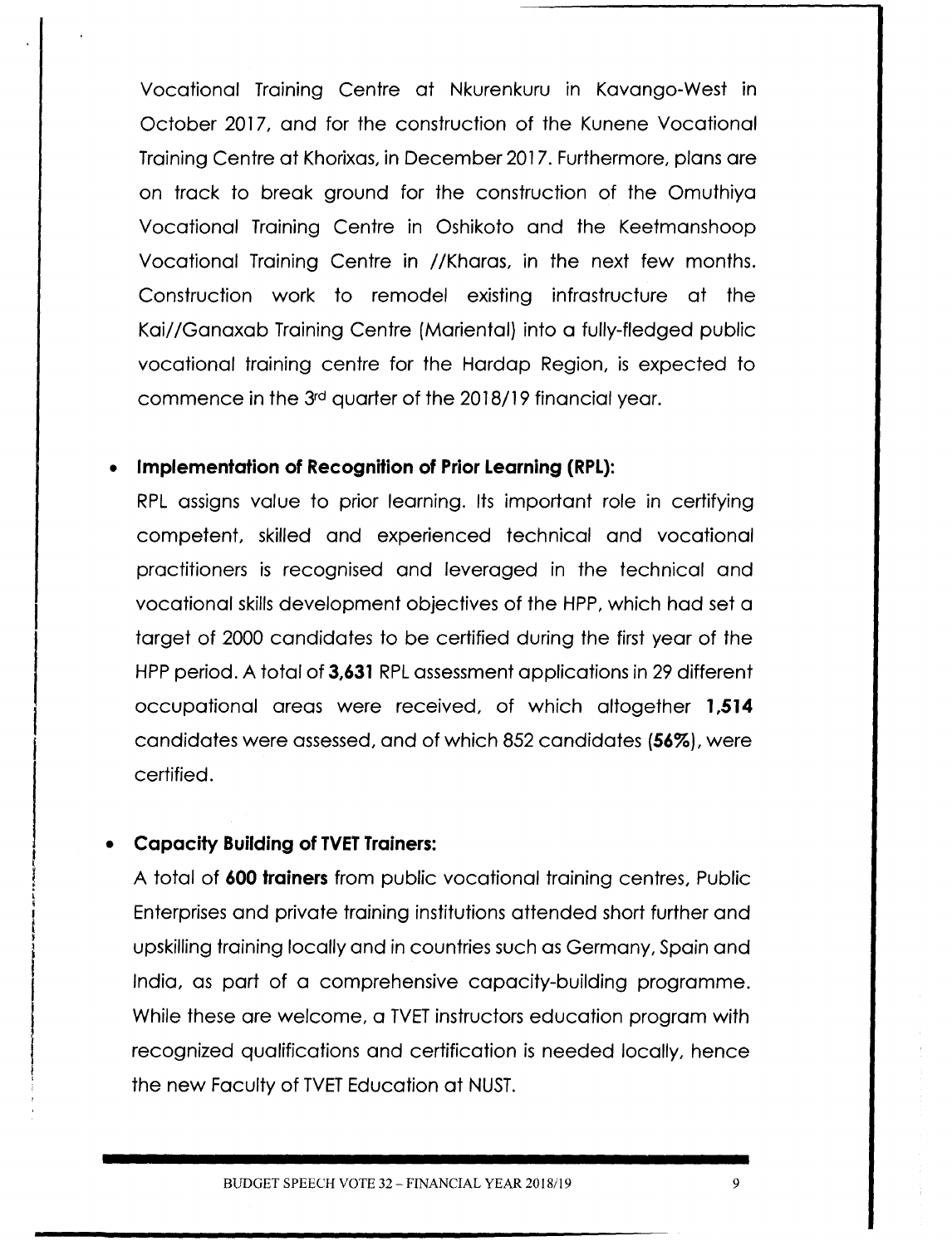**• Registration of Training Institutions:** In line with its mandate to regulate the provision of high quality TVET services to Namibians countrywide and protect the public against unscrupulous service providers, the NTA, through its Standards, Assessment and Certification Council (SACC) continues to register local training institutions. Currently, **70 institutions** have acquired official registration status.

#### **• Improving the Image of TVET:**

Promoting and leveraging TVET career paths and fighting the societal perception, under which TVET career options are stereotyped as lowstatus with limited potential for career growth, will remain a priority for the considerable future. The year under review saw the conclusion of a very successful national advocacy campaign, under which **24 TVET graduates** were profiled as 'ambassadors' or 'champions' of the TVET Sector. Weekly television programmes and print content advertorials were broadcast on NBC television and published in the New Era newspaper, respectively. The same content was also shared on a variety of social media platforms. Very soon, campaign material will be distributed to primary and secondary schools across the country, to ensure learners can access this information. Planning towards a second advocacy season has started in earnest. On the international front, Namibia took a team of seven competitors, to partake at the WorldSkills Competition in Abu Dhabi, United Arab Emirates from 14 to 17 October 2017. Preparations are already underway for the staging of the second National Skills Competition in September 2018, at which competitors are to be selected to represent our country at the 2019 WorldSkills Competition, in Kazan, Russia.

#### **• Entrepreneurship Support:**

The year under review saw the implementation of a programme under which entrepreneurship training is offered for Level 3 TVET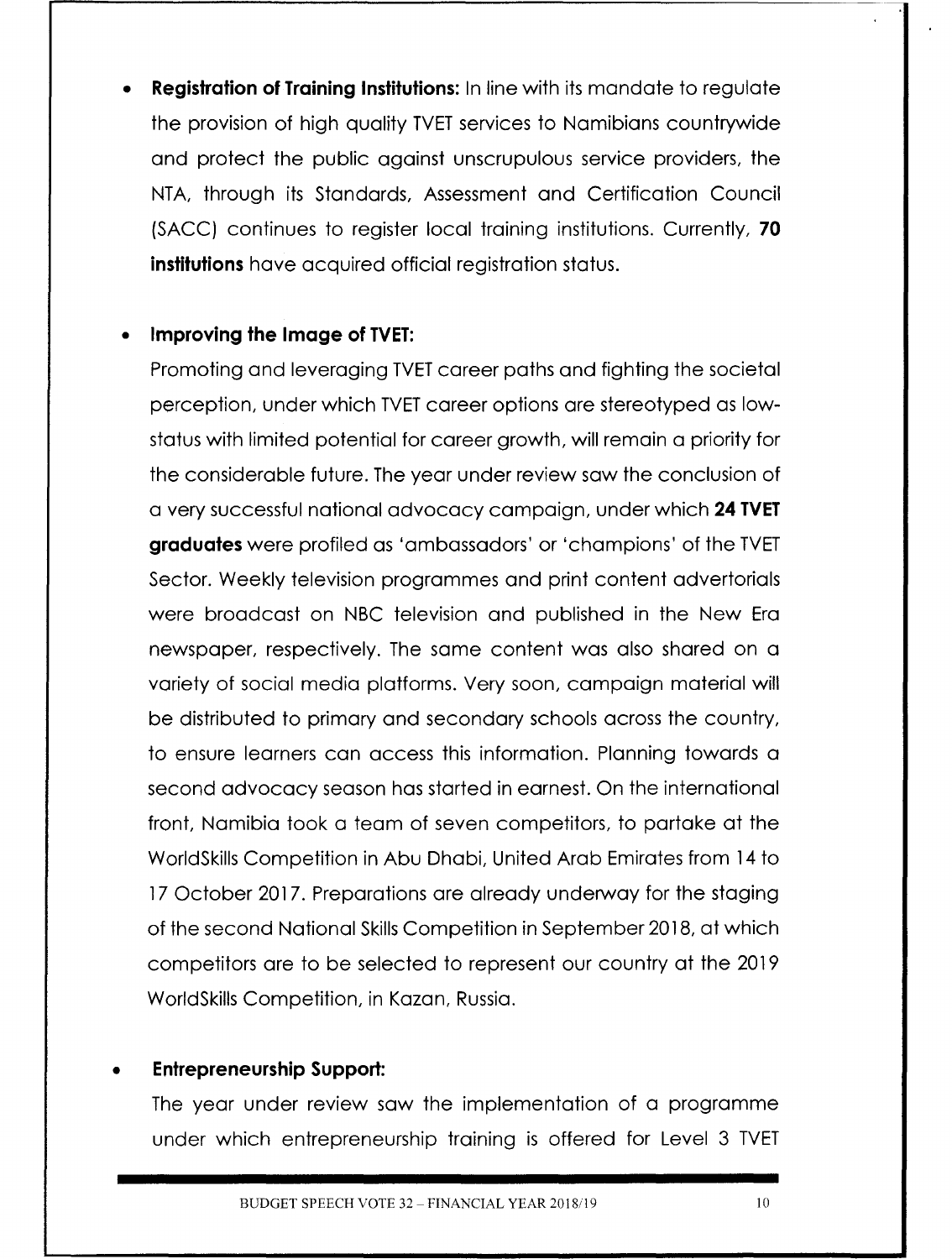graduates. A total of **128 trainees** from five participating VTCs took part in this programme, which also included coaching, mentoring and incubation support.

**• Development/Review of New/Existing National VET Qualifications for Registration on the National Qualifications Framework (NQF):** Of significance is the development of new national qualifications and unit standards for the Agriculture sector. The Rundu Vocational Training Centre in Kavango-East and the Zambezi Vocational Training Centre at Katima Mulilo have registered first trainee intakes in this very important national growth area.

#### **Major Undertakings for MTEFPeriod of** *201812019 . 2020121*

- **Continued TVET Transformation & Expansion Project Implementation:** A comprehensive TVET Transformation & Expansion Strategy has been developed with a 15-year implementation timeline, which includes the expansion of infrastructure/facilities at existing VTCs, establishing a footprint of public VTCs in all 14 political regions, and improving quality of training (through up-skilled and qualified trainers, fit-for-purpose tools and equipment, industry response programme offerings, etc). Implementation of this initiative has commenced at the beginning of 2017. It is anticipated that the number of trainees in the TVET system will increase from the current level of 25,000 to well over 100,000 at full implementation by 2031/32. Key projects to be embarked upon, include:
	- o Further expansion of the Okakarara VTC (Otjozondjupa); Nakayale VTC (Omusati) and Valombola VTC (Oshana);
	- o Construction of the Omuthiya VTC (Oshikoto);
	- o Construction of Keetmanshoop VTC *(I* /Kharas);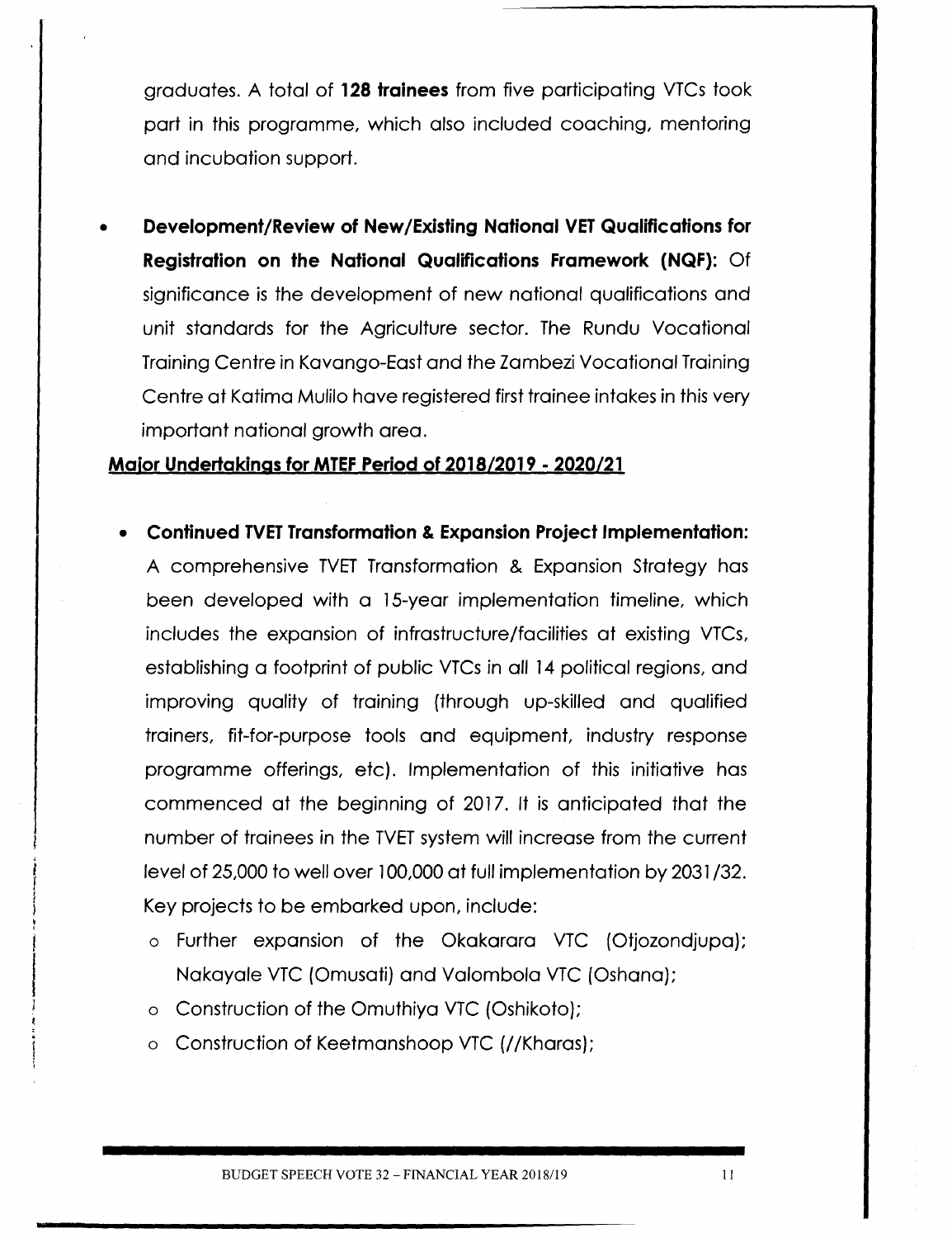- o Construction work to re-purpose existing infrastructure at the Kai//Ganaxab Training Centre at Mariental into a public vocational training centre for the Hardap region;
- Procurement of fit-for-purpose training equipment and tools;
- o Rendering of technical and financial support to government and State-owned enterprise TVET partners, e.g. Ministry of Sport, Youth and National Service; National Youth Service (NYS); and the Namibia Marine and Fisheries Institute (NAMFI), to expand access to TVET services provision.
- **• Sector Skills Development Plan (SDP) 1 (2016-2020):** Furtherrollout of this plan, which prioritises trades/occupations in high demand as agreed with industry, that will guide investments into skills development over the next five years. Funding is to be provided under the VET Levy's 35% Key Priority Grant Funding Window. Approximately N\$200 million has been spent to date in support of implementation of this plan. A further N\$300 million is expected to be spent over the remainder of the MTEF period.

### **Improve Quality of TVET Services Provision:**

In line with ongoing strategic efforts, to improve the quality of TVET services provision, the following activities are to be implemented over the short- to medium term:

- o A Work Integrated Learning (WIL) programme, which facilitates the coordination of apprenticeship and industrial attachment, as well as implementation of an associated incentive scheme;
- o The continuous capacity building of TVET trainers;
- o Introduction of a programme leading to a standards setting and TVET body, similar to NIED; and
- o The development of industry-driven training programmes.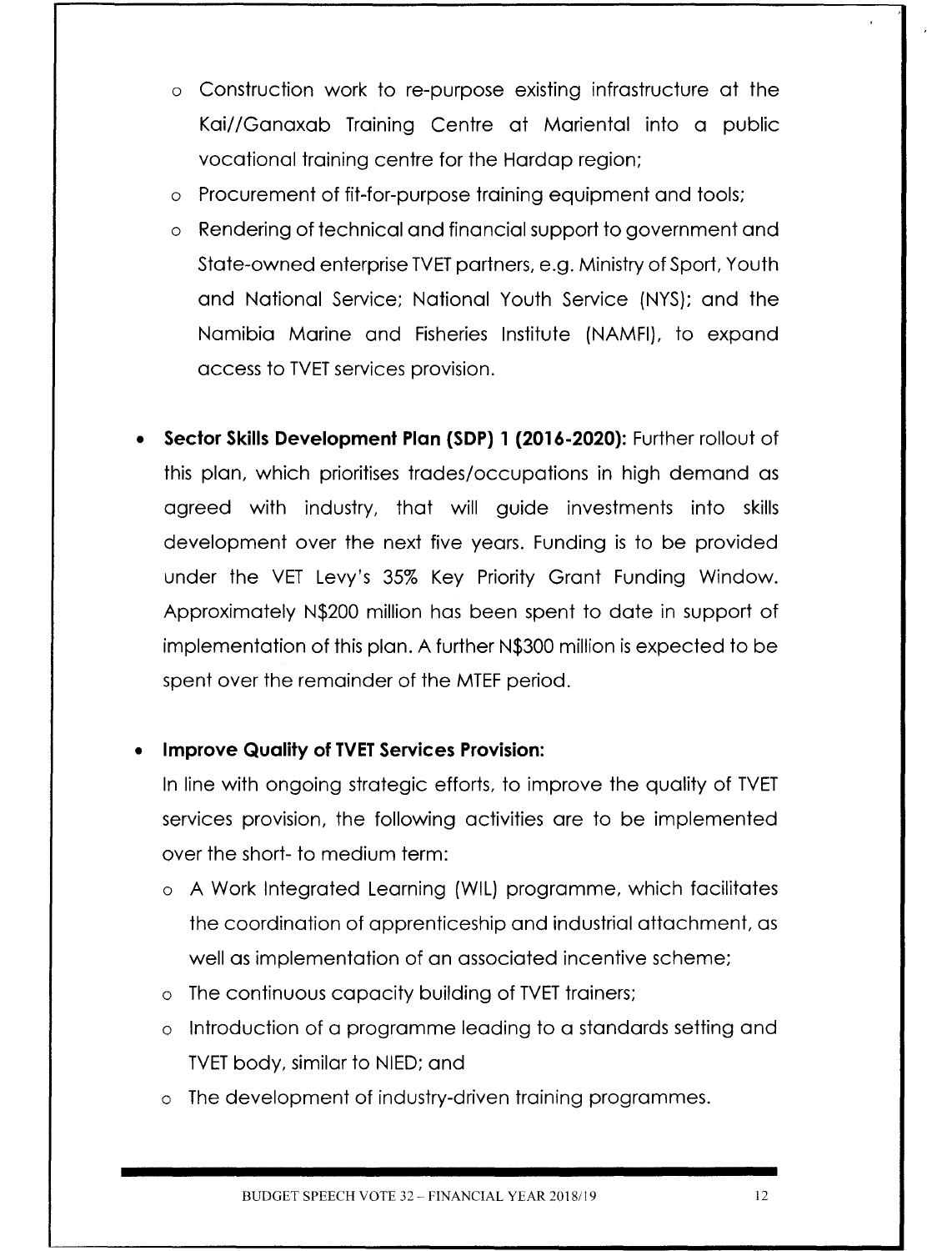An amount of **One Hundred and ThirtySix Million Eight Hundred and Fifty Two Thousand Namibia Dollars (NS 136,852,000)** is requested for this programme.

### **PROGRAMME 4: RESEARCH,TECHNOLOGY, AND INNOVATION**

The main objective of this programme is to coordinate, promote and develop research, science, technology and innovation for social and economic benefits of the country.

The key outputs of this programme are a strengthened National Research and Innovation System, underpinned by an enabling Science, Technology and Innovation (STI) policy and legislative framework.

Notable achievements were also realised in this programme.

1. During the reporting period the National Commission on Research Science and Technology has launched the National Biotechnology, Testing, Training and Research Laboratory, the Genetically Modified Organisms (GMO) reference laboratory will provide testing services for GMOs and GMO products which will ensure the full implementation of the Biosafety Act, 2006 (Act no. 7 of 2006).

GMO testing is crucial to ensuring that only GMOs and GMO products that are approved for usein Namibia are indeed the ones in the local market, to ensure safety of Products. The lab is also designed for research and training in the field of biotechnology. Thus, the lab will play a big role in building local capacity in terms of producing a cadre of professionals and researchers in the field of Biotechnology.

2. Completion of the Monitoring & Evaluation Report for the Implementation of research initiatives and programme of the first National Programme on Research, Science, Technology and Innovation (NPRSTI). This report summarizes the output of work of diverse stakeholders and it will serve as a main vehicle to provide wider audiences with information about the implementation of the NPRSTI initiatives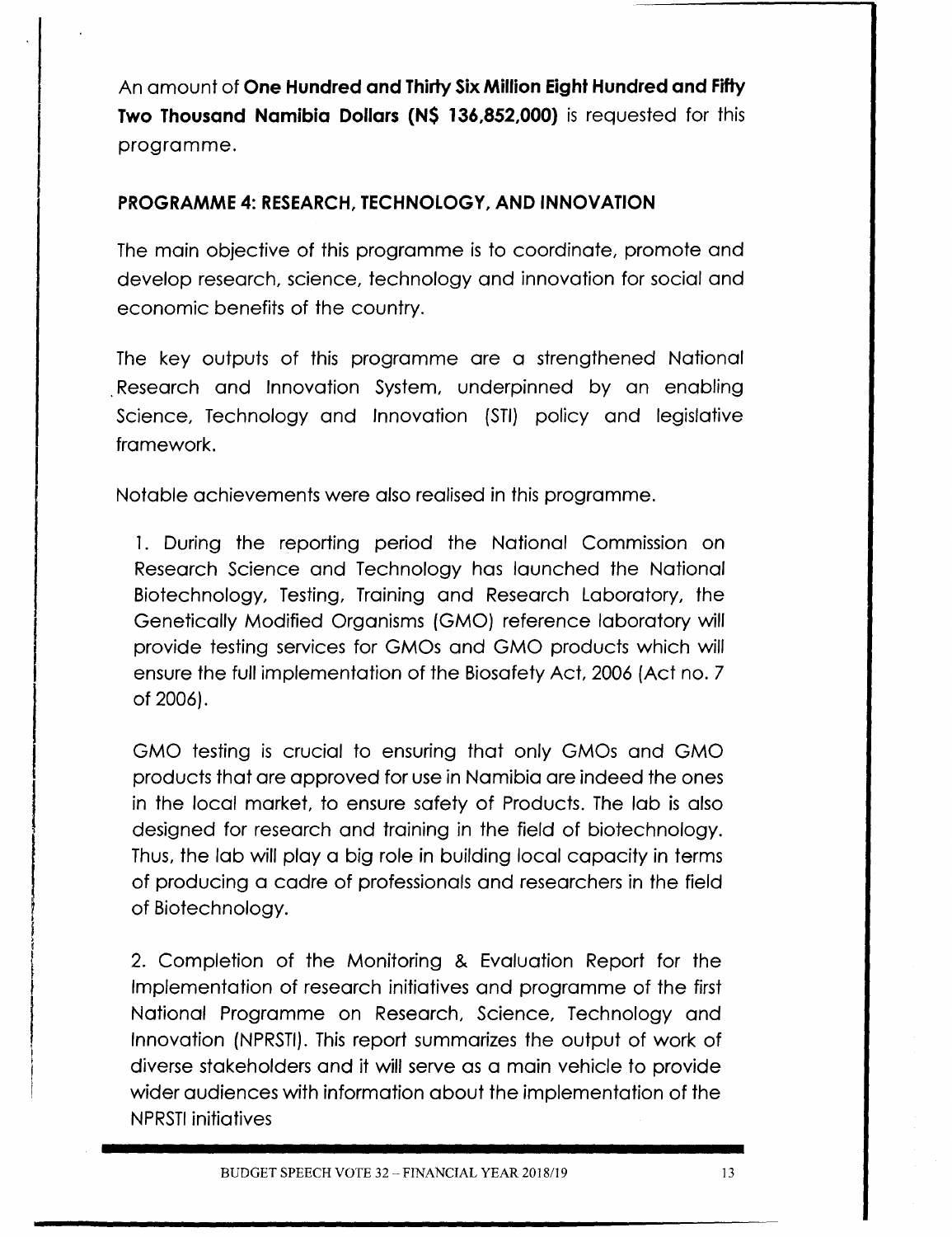**Key priorityspending programmes to be implemented in the coming budget year (2018/19) and the expected outputs are:**

- 1) Implementation of the Biosafety Act to ensure comprehensive regulation of GMOs which will ensure food safety and security;
- 2) Funding of innovation programmes that show potential to result in new products and services;
- 3) Implementation of the STI policy and review of the RST Act, 2004 to ensure optimum collection of revenue from research permits and introduce levies that can fund research in key priority areas that are identified to facilitate economic development
- 4) Establishment of the Namibia Journal for Research, Science and Technology to allow researchers and decision makers to keep up to date of developments in the different scientific fields and in so doing direct the countries resources in terms of research towards national priorities;
- 5) Implementation of the second National Programme on Research, Science, Technology and Innovation. The Programme identifies Namibia's priority areas for investment in research, science, technology and innovation and responds to research priority areas, which address and contribute to solving the primary social and economic challenges of Namibia.
- 6) Implementation of a National Science, Technology and Innovation Portal, which will serve as a source and repository of information, that is relevant to the making of policies and decisions on S&T related matters. The portal will provide an interface between three major groups of players in the S&T system; namely, the policymaking and research funding organisations, researchers, innovators and research & innovation product users.
- 7) Conducting the second R&D survey to produce STI indicators. The indicators are very important in understanding the size and shape of the Namibia R&D landscape and their use in system-level planning, monitoring and evaluation.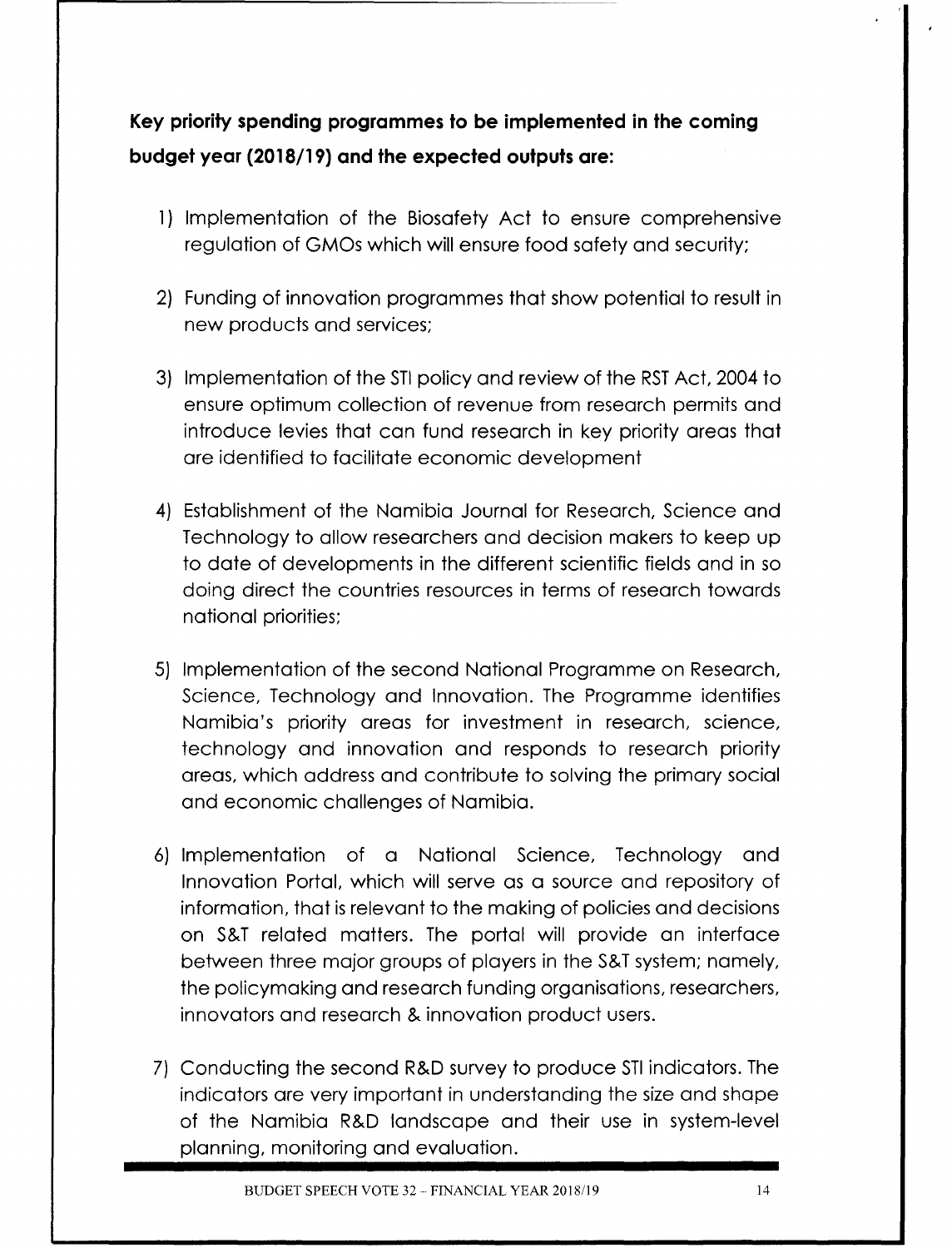An amount of Twenty Six Million Six Hundred and Ni net y Se v e nTh 0 usa n d **Namibia Dollars (NS26,697,OOO)** is requested for this programme.

#### **PROGRAMME 5: NAMIBIA NATIONAL COMMISSION FOR UNESCO**

\

The Namibia National Commission for UNESCO manages relations between UNESCO Member States and UNESCO, by providing advice on all UNESCO-related matters, on areas such as Education, Natural Sciences, Social and Human Sciences, Culture and Information and Communication. The key objective is to access the rich knowledge and technical resources of UNESCO, for the betterment of Namibia.

Other strategic activities include technically supporting and enabling Namibia's representation on the UNESCO governing bodies, namely the UNESCO General Conference, UNESCO Executive Board and other UNESCO conferences, meetings and workshops.

The following achievements were noticeable during the period under review:

- 1. Financial and technical support provided to the UNESCO Scoping mission on the transformation and expansion of **TVET** in Namibia.
- 2. Management of the Office of the Deputy Permanent Delegate to UNESCO.
- 3. Continued financial support to the office of the President of the 38th session of the UNESCO General Conference, Hon. Stanley Simataa.
- 4. Appointment and inauguration of ten (10) new members of the Executive Committee of the Namibia National Commission for UNESCO, and fifty-three (53) new members of the Programme Committees.
- 5. Orientation session held for sixty-three (63) new members of the Namibia National Commission.
- 6. Attendance of the 39th session of the UNESCO General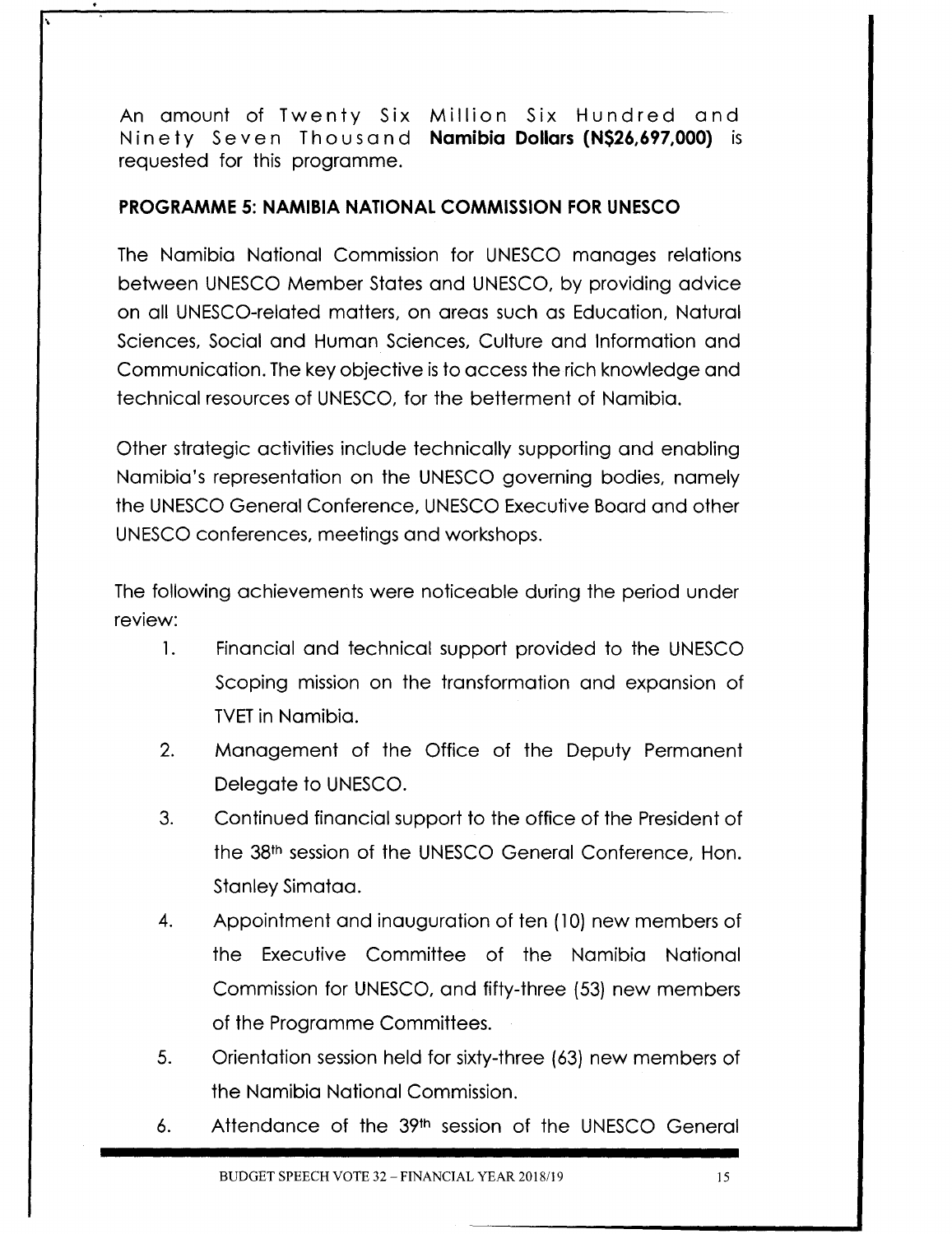Conference and UNESCO Executive Board.

- 7. Secretarial support provided during the Africa mission of the President of the 3Bth session of the UNESCO General Conference.
- *B.* Facilitation and hosting of the Namibia National Consultation on Sustainable Development Goal 4 for eighty *(Ba)* participants.
- 9. National Consultation on Education, Sciences and Culture.
- 10. Hosting of the Annual General Assembly of the National Commission.

An amount of Nine Million Eight Hundred and Twenty Six Th 0 usa n d **Namibia Dollars (N\$9 82 6 000.00)** is requested for this programme. It is mainly for participation in the session of the UNESCO General Conference and observance of the UNESCO Executive Board; to provide support to the Office of the Namibian Deputy Permanent Delegate to UNESCO; to pay Namibia's contribution to the Regular Programme of UNESCO and other UNESCO activities.

It is critical that the positions of key staff vacancies be filled as soon as possible to execute the mandate of the National Commission effectively. This is a prerequisite for interacting with the UNESCO Secretariat and other professionals in UNESCOMember States, and for efficient and effective participation in the activities of UNESCO to derive maximum benefits from the UNESCO resources.

### **Honourable Speaker, Honourable Members,**

**l**

As I move towards concluding, I would like to commend our public higher education, training and research institutions for striving to do / be the best, and produce the best results under severe funding limitations.

Finally, I wish to thank my Deputy, Hon Dr. Becky Ndjoze-Ojo, the Permanent Secretary and the entire team, for their dedication and